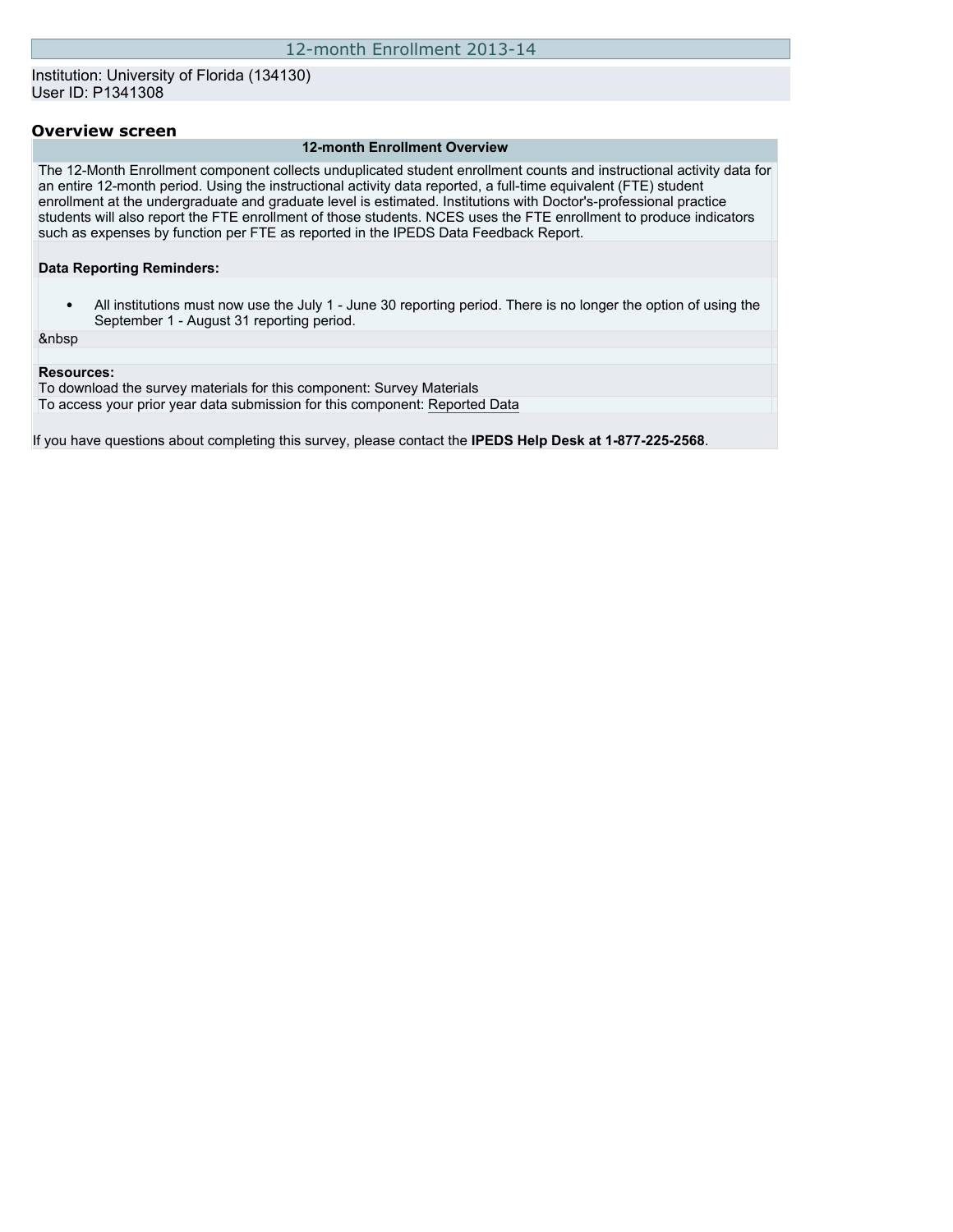## **Undergraduate Instructional Activity Type**

**Undergraduate instructional activity data in Part B may be reported in units of contact hours or credit hours.**

**Which instructional activity units will you use to report undergraduate instructional activity?**

**Please note that any graduate level instructional activity must be reported in credit hours.**

|  | Contact hours       |
|--|---------------------|
|  | <b>Credit hours</b> |

 $\ddot{\bullet}$ 

Both contact and credit hours (some undergraduate programs measured in contact hours and some measured  $\bullet$ in credit hours)

**You may use the space below to provide context for the data you've reported above.**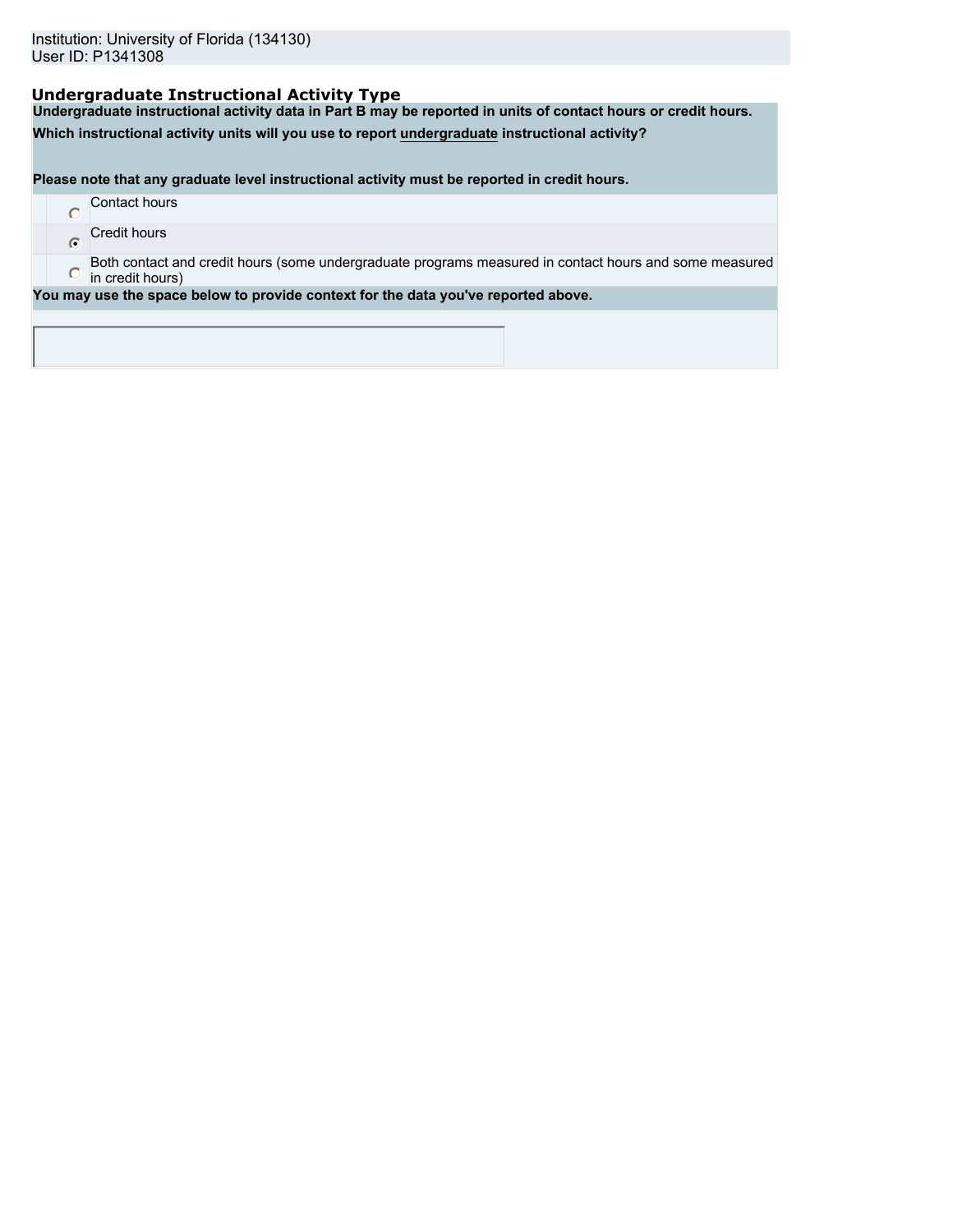### **Part A - Unduplicated Count**

### **12-month Unduplicated Count by Race/Ethnicity and Gender**

**July 1, 2012 - June 30, 2013**

**Race/Ethnicity Reporting Reminder:**

•**Report Hispanic/Latino individuals of any race as Hispanic/Latino**

•**Report race for non-Hispanic/Latino individuals only**

## **Graduate Student Reporting Reminder:**

•**Report all postbaccalaureate degree and certificate students as graduate students, including any doctor's-professional practice students (formerly first-professional)**

| Students enrolled for credit                                                                                                                  | Undergraduate students | Graduate students |
|-----------------------------------------------------------------------------------------------------------------------------------------------|------------------------|-------------------|
| <b>Men</b>                                                                                                                                    |                        |                   |
| Nonresident alien                                                                                                                             | 270                    | 2,818             |
| Hispanic/Latino                                                                                                                               | 2,863                  | 773               |
| American Indian or Alaska Native                                                                                                              | 50                     | 30                |
| Asian                                                                                                                                         | 1,331                  | 597               |
| <b>Black or African American</b>                                                                                                              |                        |                   |
| Native Hawaiian or Other Pacific Islander                                                                                                     | 1,041                  | 368               |
| White                                                                                                                                         | 75                     | 10                |
| Two or more races                                                                                                                             | 9,805                  | 4,798             |
| Race and ethnicity unknown                                                                                                                    | 371                    | 87                |
|                                                                                                                                               | 485                    | 435               |
| <b>Total men</b>                                                                                                                              | 16,291                 | 9,916             |
| Total men prior year                                                                                                                          | 16,288                 | 10,025            |
| <b>Women</b>                                                                                                                                  |                        |                   |
| Nonresident alien                                                                                                                             | 259                    | 1,837             |
| Hispanic/Latino                                                                                                                               | 3,728                  | 1,005             |
| American Indian or Alaska Native                                                                                                              | 65                     | 42                |
| Asian                                                                                                                                         | 1,409                  | 729               |
| <b>Black or African American</b>                                                                                                              | 1,883                  | 675               |
| Native Hawaiian or Other Pacific Islander                                                                                                     | 130                    | 17                |
| White                                                                                                                                         |                        |                   |
| Two or more races                                                                                                                             | 11,089                 | 6,055             |
| Race and ethnicity unknown                                                                                                                    | 523                    | 111               |
|                                                                                                                                               | 518<br>19,604          | 360<br>10,831     |
| <b>Total women</b><br>Total women prior year                                                                                                  |                        |                   |
|                                                                                                                                               | 19,620<br>35,895       | 10,750<br>20,747  |
| <b>Grand total (2012-13)</b>                                                                                                                  |                        |                   |
| Prior year data:                                                                                                                              |                        |                   |
| Unduplicated headcount (2011-12)                                                                                                              | 35,908                 | 20,775            |
| Θ<br>Total enrollment Fall 2012<br>NOTE: Grand total (2012-13) calculated above is expected to<br>be greater than Total enrollment Fall 2012. | 32,776                 | 17,137            |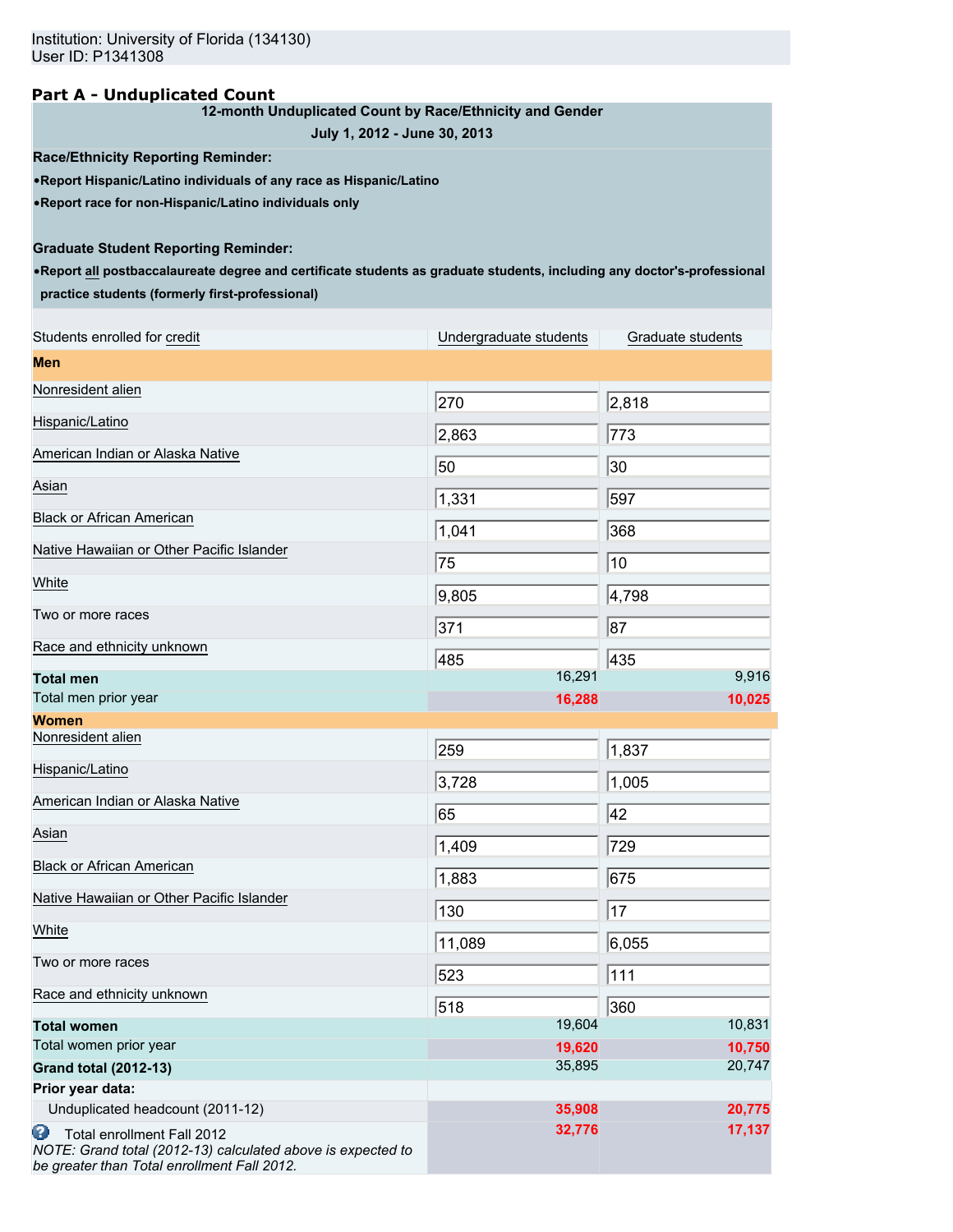## **Part B - Instructional Activity**

**12-month Instructional Activity July 1, 2012 - June 30, 2013**

**Instructional Activity Reporting Reminder:**

•**Instructional activity is used to calculate an IPEDS FTE based on the institution's reported calendar system.**

•**Graduate credit hour activity should not include any doctor's–professional practice activity, the total of those students' FTE is entered separately instead.**

**FTE Reporting Reminder:**

•**Institutions need not report their own calculations of undergraduate or graduate FTE unless IPEDS FTE calculations would be misleading for comparison purposes among all IPEDS reporting institutions.**

|                                                                                                                                                                                                                                                                                                                                                                        |                           | 2012-13 total activity              | Prior year<br>data        |
|------------------------------------------------------------------------------------------------------------------------------------------------------------------------------------------------------------------------------------------------------------------------------------------------------------------------------------------------------------------------|---------------------------|-------------------------------------|---------------------------|
| <b>Instructional Activity</b>                                                                                                                                                                                                                                                                                                                                          |                           |                                     |                           |
| Undergraduate level:                                                                                                                                                                                                                                                                                                                                                   |                           |                                     |                           |
| Credit hour activity                                                                                                                                                                                                                                                                                                                                                   |                           | 964,178                             | 967,721                   |
| <b>Graduate level:</b>                                                                                                                                                                                                                                                                                                                                                 |                           |                                     |                           |
| Credit hour activity<br>(Do not include doctor's-professional practice instructional activity here; the<br>total FTE of those students should be entered separately below)                                                                                                                                                                                             | 269,240                   | 269,421                             |                           |
| <b>Full-Time Equivalent (FTE) of Students</b>                                                                                                                                                                                                                                                                                                                          |                           |                                     |                           |
| Doctor's-professional practice level:                                                                                                                                                                                                                                                                                                                                  |                           |                                     |                           |
| Doctor's-professional practice FTE student estimate                                                                                                                                                                                                                                                                                                                    |                           | 4,200                               | 4,394                     |
|                                                                                                                                                                                                                                                                                                                                                                        |                           |                                     |                           |
| Calendar system (as reported on the prior year IC Header survey component):                                                                                                                                                                                                                                                                                            |                           |                                     | <b>Semester</b>           |
| If the IPEDS calculated FTE estimates below are not reasonable, AND you have reported the correct instructional<br>activity hours above, enter your best FTE estimate in the "Institution reported FTE" column below and save the page.<br>This option should be used ONLY if the calculated estimate is not reasonable for your institution and IPEDS<br>comparisons. |                           |                                     |                           |
|                                                                                                                                                                                                                                                                                                                                                                        |                           |                                     |                           |
| Please provide your best estimate of undergraduate and graduate FTE for the 12-month reporting period only if the<br>calculated FTE estimate below is not reasonable for IPEDS comparision purposes:                                                                                                                                                                   |                           |                                     |                           |
|                                                                                                                                                                                                                                                                                                                                                                        | Calculated FTE<br>2012-13 | Institution reported<br>FTE 2012-13 | Prior year FTE<br>2011-12 |
| Undergraduate student FTE                                                                                                                                                                                                                                                                                                                                              | 32,139                    | 32,139                              | 32,257                    |
| Graduate student FTE<br>(excluding doctor's-professional practice<br>student FTE)                                                                                                                                                                                                                                                                                      | 11,218                    | 11,218                              | 11,226                    |
| Doctor's-professional practice student FTE                                                                                                                                                                                                                                                                                                                             |                           | 4,200                               | 4,394                     |
| Total FTE student enrollment                                                                                                                                                                                                                                                                                                                                           |                           | 47,557                              | 47,877                    |
|                                                                                                                                                                                                                                                                                                                                                                        |                           |                                     |                           |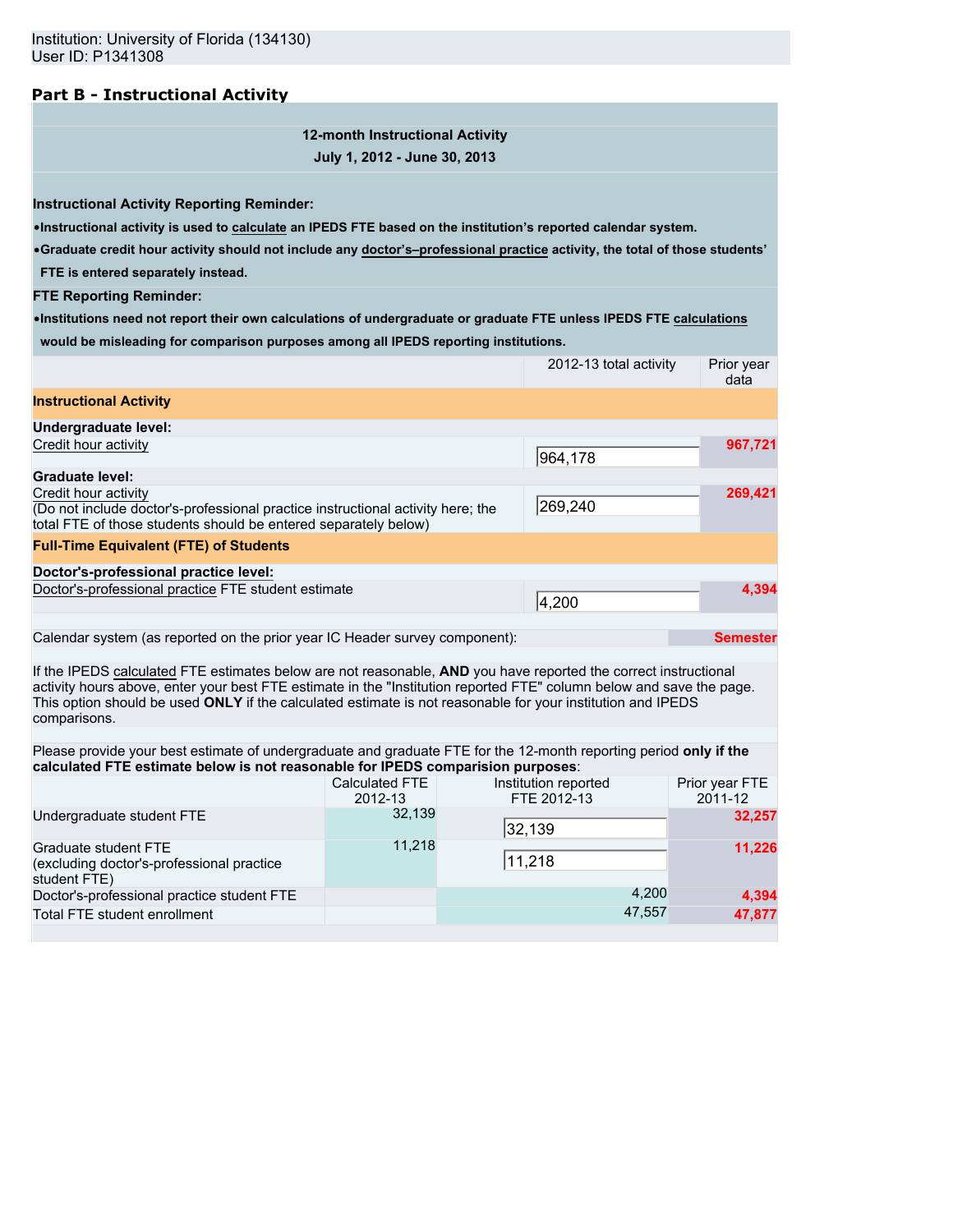#### **Summary screen**

# **12-Month Enrollment Component Summary**

IPEDS collects important information regarding your institution. All data reported in IPEDS survey components become available in the IPEDS Data Center and appear as aggregated data in various Department of Education reports. Additionally, some of the reported data appears specifically for your institution through the College Navigator website and is included in your institution's Data Feedback Report (DFR). The purpose of this summary is to provide you an opportunity to view some of the data that, when accepted through the IPEDS quality control process, will appear on the College Navigator website and/or your DFR. College Navigator is updated approximately three months after the data collection period closes and Data Feedback Reports will be available through the [Data Center](http://nces.ed.gov/ipeds/datacenter/) and sent to your institution's CEO in November 2014.

Please review your data for accuracy. If you have questions about the data displayed below after reviewing the data reported on the survey screens, please contact the IPEDS Help Desk at: 1-877-225-2568 or ipedshelp@rti.org.

|                                                              | 12-Month Unduplicated Headcount and Full-Time Equivalent Students |        |
|--------------------------------------------------------------|-------------------------------------------------------------------|--------|
| Total 12-month unduplicated headcount                        |                                                                   |        |
|                                                              | Undergraduate student unduplicated headcount                      | 35,895 |
|                                                              | Graduate student unduplicated headcount                           | 20,747 |
|                                                              |                                                                   |        |
| Total 12-month full-time equivalent (FTE) student enrollment |                                                                   |        |
|                                                              | Undergraduate student FTE                                         | 32,139 |
|                                                              | Graduate student FTE                                              | 11,218 |
|                                                              | Doctor's-professional practice FTE                                | 4,200  |